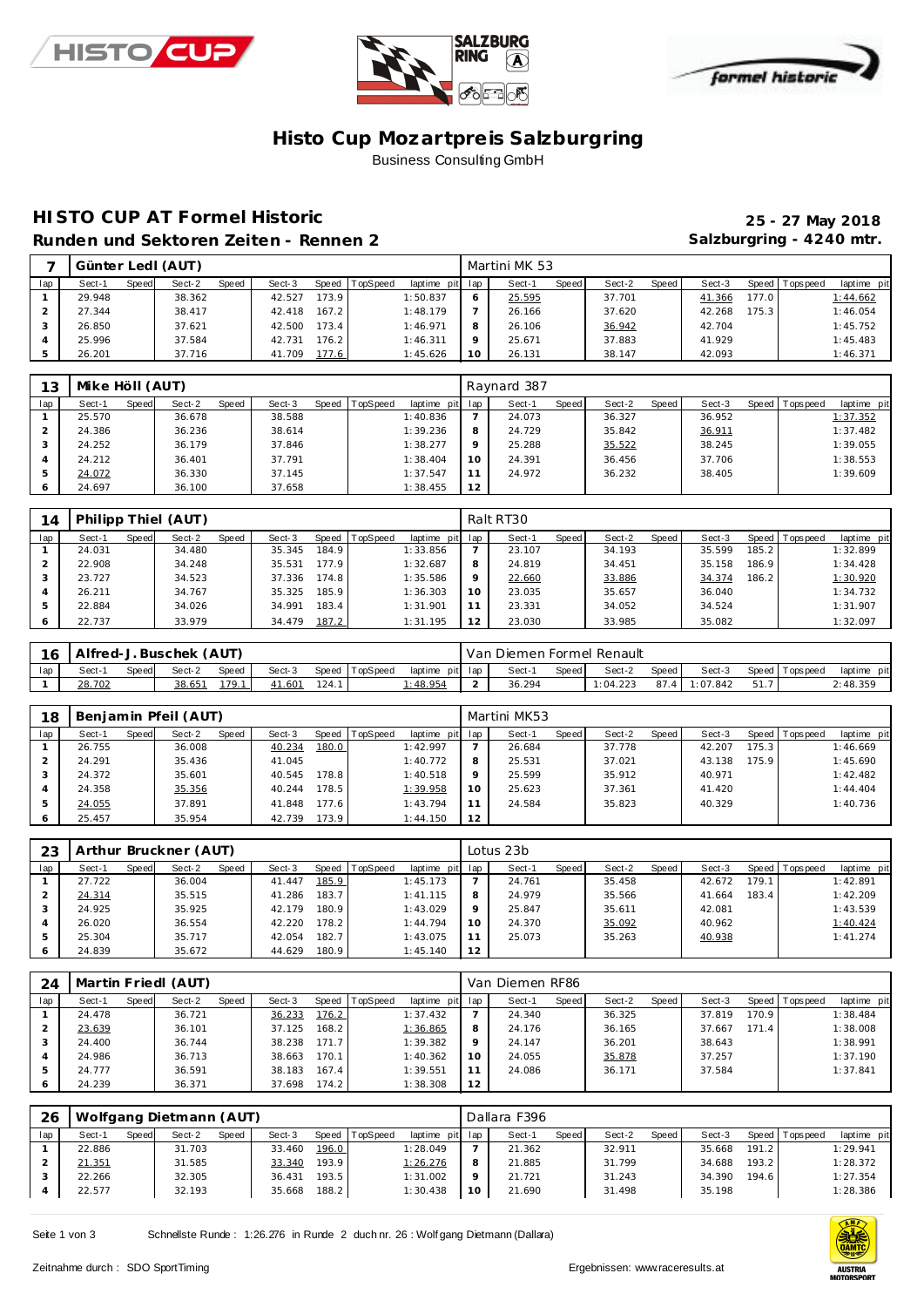





#### **Histo Cup Mozartpre is Salzburgring** Business Consulting GmbH

### **HISTO CUP AT Formel Historic 25 - 27 May 2018**

#### Runden und Sektoren Zeiten - Rennen 2 **Salzburgring - 4240 mtr.**  22.365 31.771 36.102 187.5 1:30.238 22.878 31.679 35.178 192.5 11 21.477 **31.191** 34.141 1:26.809<br>12 21.541 31.394 33.826 1:26.761 :26.761

| 28            |        |       | Valentin Pepert (AUT) |       |        |       |          |             |     | Swift SC 93 Zetec |       |        |       |        |       |                 |             |
|---------------|--------|-------|-----------------------|-------|--------|-------|----------|-------------|-----|-------------------|-------|--------|-------|--------|-------|-----------------|-------------|
| lap           | Sect-1 | Speed | Sect-2                | Speed | Sect-3 | Speed | TopSpeed | laptime pit | lap | Sect-1            | Speed | Sect-2 | Speed | Sect-3 |       | Speed Tops peed | laptime pit |
|               | 28.054 |       | 37.616                |       | 41.174 | 169.8 |          | 1:46.844    |     | 25.575            |       | 37.066 |       | 41.217 | 167.2 |                 | 1:43.858    |
|               | 25.246 |       | 36.976                |       | 39.764 |       |          | 1:41.986    | 8   | 25.438            |       | 36.747 |       | 39.553 | 172.0 |                 | 1:41.738    |
|               | 25.268 |       | 37.164                |       | 40.735 | 169.8 |          | 1:43.167    | Q   | 25.487            |       | 39.475 |       | 40.484 |       |                 | 1:45.446    |
|               | 25.411 |       | 37.900                |       | 40.375 |       |          | 1:43.686    | 10  | 24.950            |       | 36.658 |       | 39.874 |       |                 | 1:41.482    |
| $\mathcal{D}$ | 25.543 |       | 37.795                |       | 39.572 | 170.1 |          | 1:42.910    |     | 25.249            |       | 36.941 |       | 40.816 |       |                 | 1:43.006    |
| O             | 25.215 |       | 37.465                |       | 41.836 |       |          | 1:44.516    | 12  |                   |       |        |       |        |       |                 |             |

| -51 |        |       | Peter Hinderer (DEU) |              |        |       |          |                 |         | Lotus 51 A/C |       |        |       |        |       |                |             |
|-----|--------|-------|----------------------|--------------|--------|-------|----------|-----------------|---------|--------------|-------|--------|-------|--------|-------|----------------|-------------|
| lap | Sect-1 | Speed | Sect-2               | <b>Speed</b> | Sect-3 | Speed | TopSpeed | laptime pit lap |         | Sect-1       | Speed | Sect-2 | Speed | Sect-3 |       | Speed Topspeed | laptime pit |
|     | 29.119 |       | 38.675               |              | 42.202 | 155.2 |          | 1:49.996        | 6       | 26.697       |       | 38.783 |       | 42.524 | 159.5 |                | 1:48.004    |
|     | 26.775 |       | 38.923               |              | 43.999 | 154.9 |          | 1:49.697        |         | 26.834       |       | 39.179 |       | 42.566 | 154.5 |                | 1:48.579    |
|     | 27.745 |       | 39.216               |              | 42.594 | 160.5 |          | 1:49.555        | 8       | 26.501       |       | 39.016 |       | 42.686 |       |                | 1:48.203    |
|     | 26.427 |       | 38.548               |              | 42.263 | 163.4 |          | 1:47.238        | $\circ$ | 26.739       |       | 39.226 |       | 42.731 |       |                | 1:48.696    |
|     | 26.541 |       | 38.978               |              | 43.688 | 160.5 |          | 1:49.207        | 10      | 27.200       |       | 39.559 |       | 42.530 |       |                | 1:49.289    |

| 54  | Johann Altendorfer (AUT) |        |        |       |        |       |                |                 | Eufra 390 Formel 3 |       |        |       |        |       |                |             |
|-----|--------------------------|--------|--------|-------|--------|-------|----------------|-----------------|--------------------|-------|--------|-------|--------|-------|----------------|-------------|
| lap | Sect-                    | Speedl | Sect-2 | Speed | Sect-3 |       | Speed TopSpeed | laptime pit lap | Sect-1             | Speed | Sect-2 | Speed | Sect-3 |       | Speed Topspeed | laptime pit |
|     | 29.<br>-162              |        | 38.276 |       | 43.784 | 172.5 |                | : 51.222        | 28.238             |       | 37.990 |       | 42.316 | 169.0 |                | 48.544      |

| 59  |        |       | Rainer Rosenberg (AUT) |       |        |       |          |                 |         | Van Diemen RF 88 |       |        |         |        |       |                 |             |
|-----|--------|-------|------------------------|-------|--------|-------|----------|-----------------|---------|------------------|-------|--------|---------|--------|-------|-----------------|-------------|
| lap | Sect-1 | Speed | Sect-2                 | Speed | Sect-3 | Speed | TopSpeed | laptime pit lap |         | Sect-1           | Speed | Sect-2 | Speed ! | Sect-3 |       | Speed Tops peed | laptime pit |
|     | 26.967 |       | 36.908                 |       | 39.430 | 172.8 |          | 1:43.305        |         | 25.567           |       | 36.800 |         | 41.560 | 165.4 |                 | 1:43.927    |
|     | 24.915 |       | 37.125                 |       | 39.475 | 165.6 |          | 1:41.515        | 8       | 25.848           |       | 36.378 |         | 39.402 | 169.8 |                 | 1:41.628    |
|     | 25.727 |       | 37.009                 |       | 41.237 | 157.9 |          | 1:43.973        | $\circ$ | 25.368           |       | 37.922 |         | 39.353 |       |                 | 1:42.643    |
|     | 27.143 |       | 37.484                 |       | 42.586 | 161.9 |          | 1:47.213        | 10      | 25.007           |       | 36.351 |         | 38.933 |       |                 | 1:40.291    |
|     | 26.768 |       | 38.284                 |       | 40.357 | 164.9 |          | 1:45.409        |         | 25.625           |       | 36.571 |         | 39.085 |       |                 | 1:41.281    |
|     | 25.454 |       | 37.271                 |       | 40.176 | 164.1 |          | 1:42.901        | 12      |                  |       |        |         |        |       |                 |             |

| 62            | Peter Peckary (AUT) |       |        |       |        |       |                | Reynard FF 2000 |         |        |       |        |       |        |        |                 |             |  |
|---------------|---------------------|-------|--------|-------|--------|-------|----------------|-----------------|---------|--------|-------|--------|-------|--------|--------|-----------------|-------------|--|
| lap           | Sect-1              | Speed | Sect-2 | Speed | Sect-3 |       | Speed TopSpeed | laptime pit lap |         | Sect-1 | Speed | Sect-2 | Speed | Sect-3 |        | Speed Tops peed | laptime pit |  |
|               | 24.413              |       | 35.654 |       | 36.944 | 180.0 |                | 1:37.011        |         | 24.055 |       | 35.692 |       | 37.315 | 171.2  |                 | 1:37.062    |  |
|               | 23.380              |       | 35.207 |       | 37.263 | 172.5 |                | 1:35.850        | 8       | 24.298 |       | 36.028 |       | 37.399 | 174.21 |                 | 1:37.725    |  |
| 3             | 23.897              |       | 35.154 |       | 36.556 | 177.0 |                | 1:35.607        | $\circ$ | 24.100 |       | 35.620 |       | 36.852 |        |                 | 1:36.572    |  |
| 4             | 23.699              |       | 35.138 |       | 35.907 | 175.9 |                | 1:34.744        | 10      | 24.379 |       | 35.568 |       | 36.535 |        |                 | 1:36.482    |  |
| $\mathcal{P}$ | 23.572              |       | 34.885 |       | 35.930 | 180.0 |                | 1:34.387        |         | 24.225 |       | 35.336 |       | 37.583 |        |                 | 1:37.144    |  |
| 6             | 23.586              |       | 35.404 |       | 36.068 | 177.6 |                | 1:35.058        | 12      | 24.259 |       | 35.258 |       | 37.224 |        |                 | 1:36.741    |  |

| -67 | Walter Skopik (AUT) |       |        |       |        |       |                |                 |    | Reynard Reynard SF 84 |       |        |       |        |       |                |             |
|-----|---------------------|-------|--------|-------|--------|-------|----------------|-----------------|----|-----------------------|-------|--------|-------|--------|-------|----------------|-------------|
| lap | Sect-1              | Speed | Sect-2 | Speed | Sect-3 |       | Speed TopSpeed | laptime pit lap |    | Sect-1                | Speed | Sect-2 | Speed | Sect-3 |       | Speed Topspeed | laptime pit |
|     | 26.095              |       | 37.221 | 184.9 | 37.785 | 173.6 |                | 1:41.101        |    | 24.744                |       | 36.981 | 186.0 | 37.576 | 172.5 |                | 1:39.301    |
|     | 25.235              |       | 37.063 | 184.6 | 37.408 | 175.6 |                | 1:39.706        |    | 24.882                |       | 36.784 | 186.0 | 37.279 | 173.1 |                | 1:38.945    |
|     | 24.734              |       | 36.736 | 186.0 | 37.652 | 174.5 |                | 1:39.122        |    | 25.552                |       | 36.931 | 186.3 | 37.691 |       |                | 1:40.174    |
| 4   | 24.737              |       | 36.683 | 186.8 | 37.063 | 174.5 |                | 1:38.483        | 10 | 24.882                |       | 36.902 | 186.5 | 41.884 |       |                | 1:43.668    |
|     | 24.697              |       | 36.704 | 187.0 | 37.546 | 172.5 |                | 1:38.947        |    | 25.341                |       | 36.303 | 188.2 | 36.119 |       |                | 1:37.763    |
| O   | 24.800              |       | 36.931 | 185.8 | 37.220 | 174.2 |                | 1:38.951        | 12 |                       |       |        |       |        |       |                |             |

| 68  | Gerhard Lehninger (AUT) |       |        |       |        |       |                |                 | Formel Opel Lotus |        |         |        |              |        |       |                |             |  |
|-----|-------------------------|-------|--------|-------|--------|-------|----------------|-----------------|-------------------|--------|---------|--------|--------------|--------|-------|----------------|-------------|--|
| lap | Sect-1                  | Speed | Sect-2 | Speed | Sect-3 |       | Speed TopSpeed | laptime pit lap |                   | Sect-1 | Speed I | Sect-2 | <b>Speed</b> | Sect-3 |       | Speed Topspeed | laptime pit |  |
|     | 24.632                  |       | 33.924 |       | 37.379 | 189.8 |                | 1:35.935        |                   | 23.025 |         | 33.662 |              | 36.650 | 192.2 |                | 1:33.337    |  |
|     | 23.100                  |       | 33.549 |       | 39.119 | 174.2 |                | 1:35.768        | 8                 | 23.326 |         | 33.399 |              | 36.859 | 189.1 |                | 1:33.584    |  |
|     | 24.055                  |       | 34.014 |       | 38.012 | 185.6 |                | 1:36.081        | $\circ$           | 23.397 |         | 33.376 |              | 36.338 |       |                | 1:33.111    |  |
|     | 23.491                  |       | 33.691 |       | 37.896 | 190.5 |                | 1:35.078        |                   | 23.123 |         | 33.053 |              | 36.529 |       |                | 1:32.705    |  |
| 5   | 22.816                  |       | 33.530 |       | 37.688 | 191.8 |                | 1:34.034        |                   | 22.987 |         | 33.378 |              | 37.702 |       |                | 1:34.067    |  |
| 6   | 23.222                  |       | 33.830 |       | 37.613 | 190.5 |                | 1:34.665        | 12                | 23.685 |         | 33.584 |              | 36.820 |       |                | 1:34.089    |  |

| 76  |        | Otto Flum (AUT) |        |       |        |           |                |                 |  | Revnard SF |       |        |       |        |       |                   |             |
|-----|--------|-----------------|--------|-------|--------|-----------|----------------|-----------------|--|------------|-------|--------|-------|--------|-------|-------------------|-------------|
| lap | Sect-' | <b>Speed</b>    | Sect-2 | Speed | Sect-3 |           | Speed TopSpeed | laptime pit lap |  | Sect-1     | Speed | Sect-2 | Speed | Sect-3 |       | Speed   Tops peed | laptime pit |
|     | 25.640 |                 | 37.900 |       | 40.523 | $172.0$ 1 |                | : 44.063        |  | 24.083     |       | 36.231 |       | 38.568 | 173.1 |                   | : 38.882    |